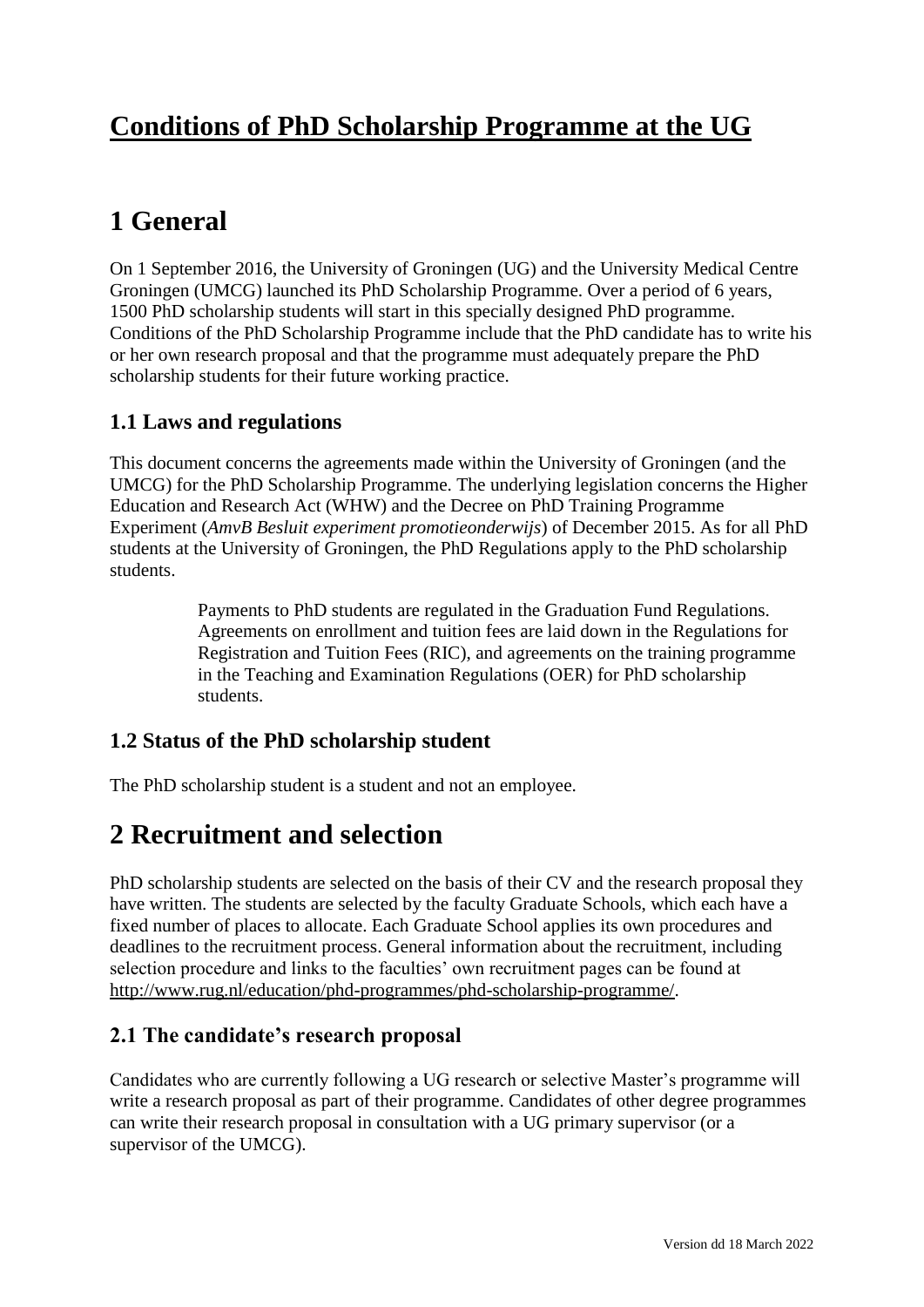# **3 Agreement**

Once they have been selected, PhD students will sign an agreement with the University/UMCG, whereby they will be entitled to a scholarship for the duration of the agreement. The agreement states that the UG/UMCG is responsible for the supervision of the student and the provision of the facilities they need to successfully complete their programme. For their part, the student undertakes to follow the PhD training programme and to conduct the associated research to the best of their ability in order to finish their training programme and to gain their PhD certificate within the agreed term.

### **3.1 Duration of the agreement**

The duration of the agreement is determined by the Graduate School and will usually be four years. If the PhD project allows for it, a shorter duration can be chosen. In that case, the supervisor has to discuss this with the Graduate School and the supervisor will sign a statement explaining why the standard duration can be deviated from.

## **3.2 Extent of the agreement**

PhD scholarship students are generally expected to follow a full-time programme; however a student may also opt to spread their scholarship over a longer period (resulting in a lower monthly scholarship payment) in consultation with the Graduate School.

## **3.3 TSP**

Part of the agreement between UG/UMCG and a PhD scholarship student is a *Training and Supervision Plan* (TSP). This plan sets out the goals and deadlines for the PhD scholarship student's training and research. The PhD scholarship student and the supervisors are required to keep to the TSP and the deadlines set out in it. The PhD student carries out the implementation of the TSP independently and at her/his own discretion under the supervision of the supervisors. If the supervisor and the PhD scholarship student agree, the TSP can be adjusted in the meantime (e.g. during a progress meeting, see 5.1).

## **4 Regulations and Intellectual Property Rights**

The PhD student adheres to the University of Groningen PhD Regulations and the University of Groningen Regulations for the Protection of Academic Integrity . The PhD student adheres to the Research Data Management Plan of the institute and the faculty, to which the PhD student is attached during his/her PhD training programme.

### **4.1 Intellectual Property**

The Intellectual Property (IP) of the results of the PhD scholarship student's research lies with the PhD scholarship student her/himself, unless other agreements have been made. In the event that the IP rests in full or in part with the the PhD scholarship student, agreements can be made with UG/UMCG about waiving or transferring the rights. In that case, the UG/UMCG will bear the costs for applying for the patent under conditions to be agreed upon and the the PhD scholarship student will share in the proceeds in accordance with the UG and UMCG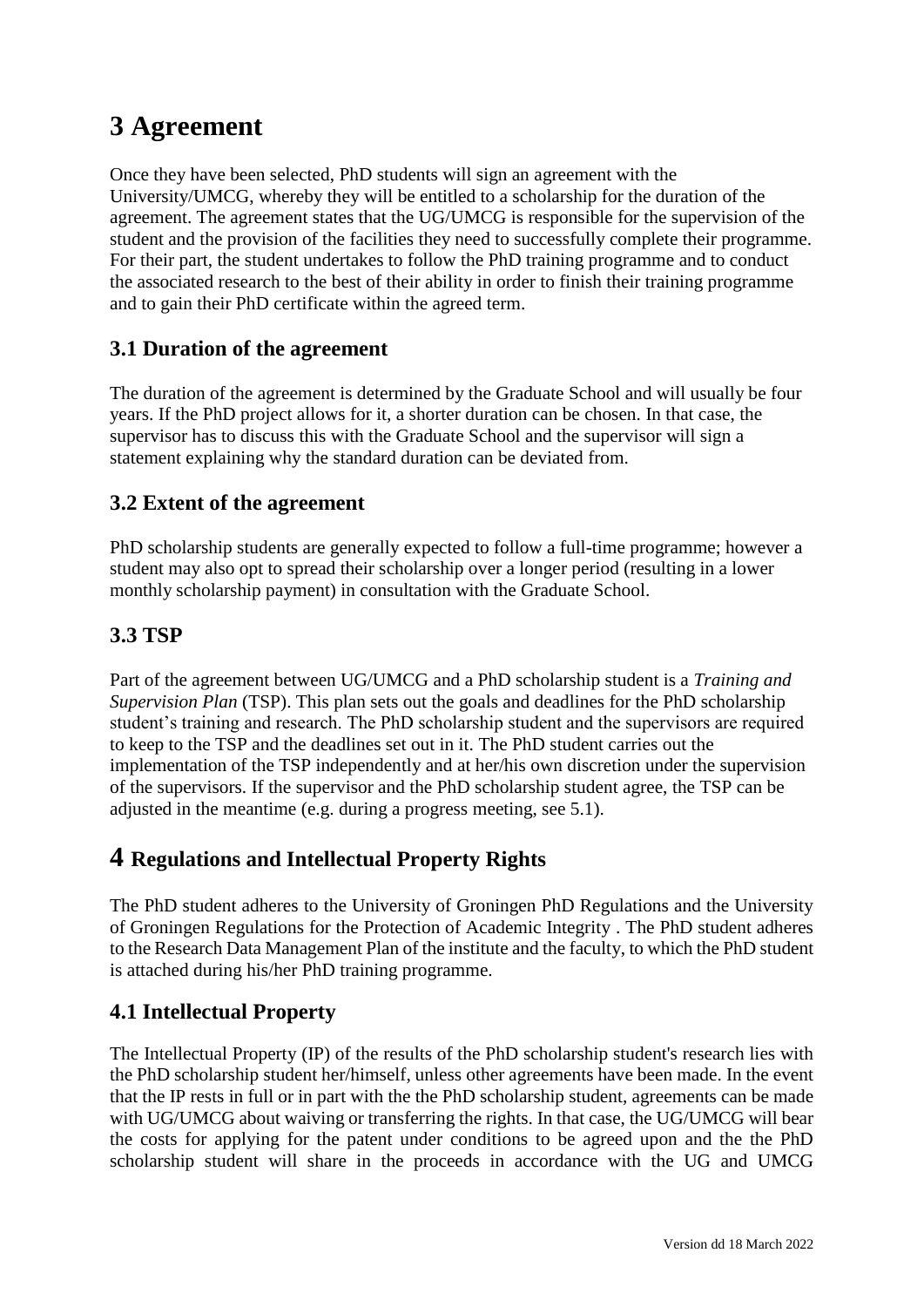Intellectual Property Regulations. (see [https://www.rug.nl/about-ug/organization/rules-and](https://www.rug.nl/about-ug/organization/rules-and-regulations/general/)[regulations/general/\)](https://www.rug.nl/about-ug/organization/rules-and-regulations/general/).

## **4.2 Compliance**

If at any time the PhD scholarship student suspects that s/he will not be able to comply with the commitments to be undertaken for the programme (or will not be able to comply with them in time), s/he must notify the primary supervisor and the Director of the Graduate School immediately.

The PhD scholarship student must take the initiative to report all changes in circumstances in writing to the Director of the Graduate School, including but not limited to changes which may affect the scholarship, changes of address or workplace, and absence.

# **5 Supervision and facilities**

The PhD scholarship student's primary and day-to-day supervisors monitor the progress of the TSP and provide guidance on the PhD scholarship student's training programme, his/her results and the academic underpinning of her/his research. The primary and day-to-day supervisors support the PhD student in his/her development into a full-fledged academic, resulting in a PhD thesis defence ceremony. The primary and day-to-day supervisors are also the first people the PhD scholarship student will approach if s/he has questions or problems. The faculty Graduate School is responsible for the PhD programme and will ensure that workable arrangements are set out and documented to this end.

Because the PhD scholarship student has student status, s/he has no authority relationship with the supervisors.

## **5.1 Progress Interviews**

There is regular coordination and discussion between the PhD scholarship student and the primary and day-to-day supervisors. Progress interviews are held with the PhD scholarship student after 6 and 9 months, and after 2, 3 and possibly 4 years. In these interviews, progress is discussed using the TSP as guideline. If the supervisor and PhD scholarship student agree on this, the TSP can be adjusted as a result of a progress interview.

## **5.2 Reporting attendance and non-attendance**

PhD scholarship students are not obliged to report attendance or non-attendance. They may distribute their time as they see fit and do not have fixed working hours or holidays. The students are required to draw up agreements on attendance with their supervisors and inform them if they are unable to meet these agreements. If required in order to meet the terms of the TSP, PhD scholarship students will need to adjust their working hours to the operating and working hours of the research group that is hosting their PhD programme.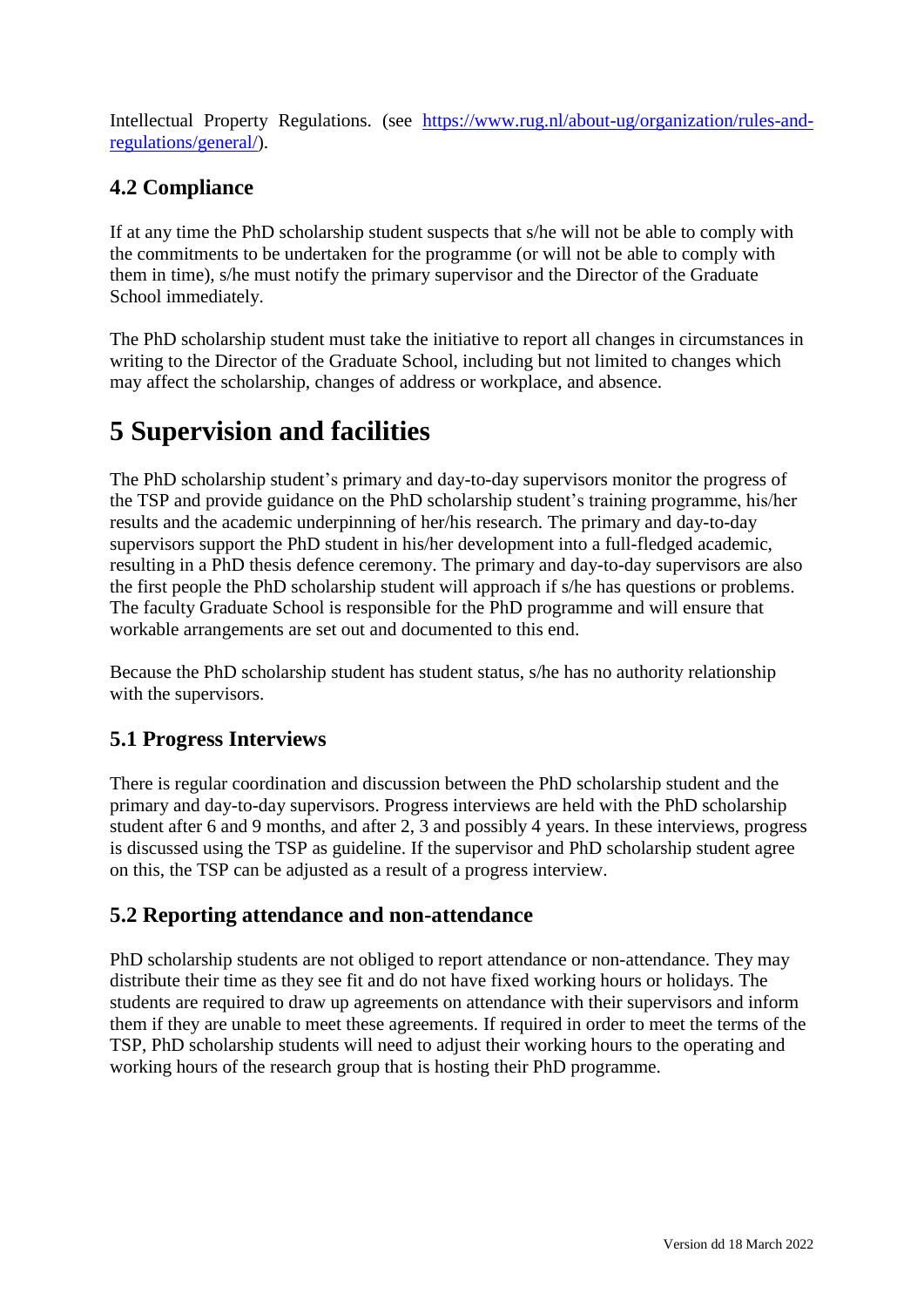## **5.3 Facilities**

The UG (or the UMCG) provides all facilities that are deemed necessary in the context of the PhD programme. This concerns research facilities, computer equipment, training modules, costs for conference visits, *etc*.

# **6 Research, training and teaching**

### **6.1 Research**

PhD scholarship students choose their own research theme and elaborate this in their own research proposal. However, the research must always be conducted in consultation with the supervisors and the publication of the research results requires the supervisors' approval. The doctoral student can, in consultation with any co-authors, determine in which journal the research results will be published.

The PhD scholarship student is obliged to keep the research results and all other information provided by the UG (or the UMCG) confidential and to use them exclusively for conducting the research related to his/her PhD project.

#### **6.2 Training and following courses**

The PhD student receives training as part of the PhD Scholarship programme. The doctoral student follows the training plan agreed in the TSP and ensures that it is successfully completed before the PhD thesis defense ceremony. Part of the training plan is the Career Perspectives Series, consisting of courses which prepare the PhD scholarship student for the career after obtaining the PhD, within or outside of academia. The Graduate School determines the size of the training plan; for a four-year PhD programme it is generally 30 ECTS. As proof of the completion of the training plan, the doctoral student receives a certificate from the Graduate School.

### **6.3 Participation of PhD scholarship students in teaching activities**

The PhD scholarship student is only allowed to teach if this is part of his/her training. The PhD scholarship student cannot be obliged to teach. In the context of her/his training programme, s/he can follow training courses to learn how to teach ("Start to Teach" and, if desired, more advanced training courses for PhD scholarship students) and can also teach under supervision.

If a PhD scholarship student wishes to do so, s/he can obtain the full University Teaching Qualification (UTQ, in Dutch BKO) during the PhD programme. The PhD scholarship student must make agreements with his/her supervisor for this and record these in the TSP. A prerequisite for following the UTQ training is that the PhD scholarship student participates in all aspects of a complete course (design, teaching, assessment and testing, etc.).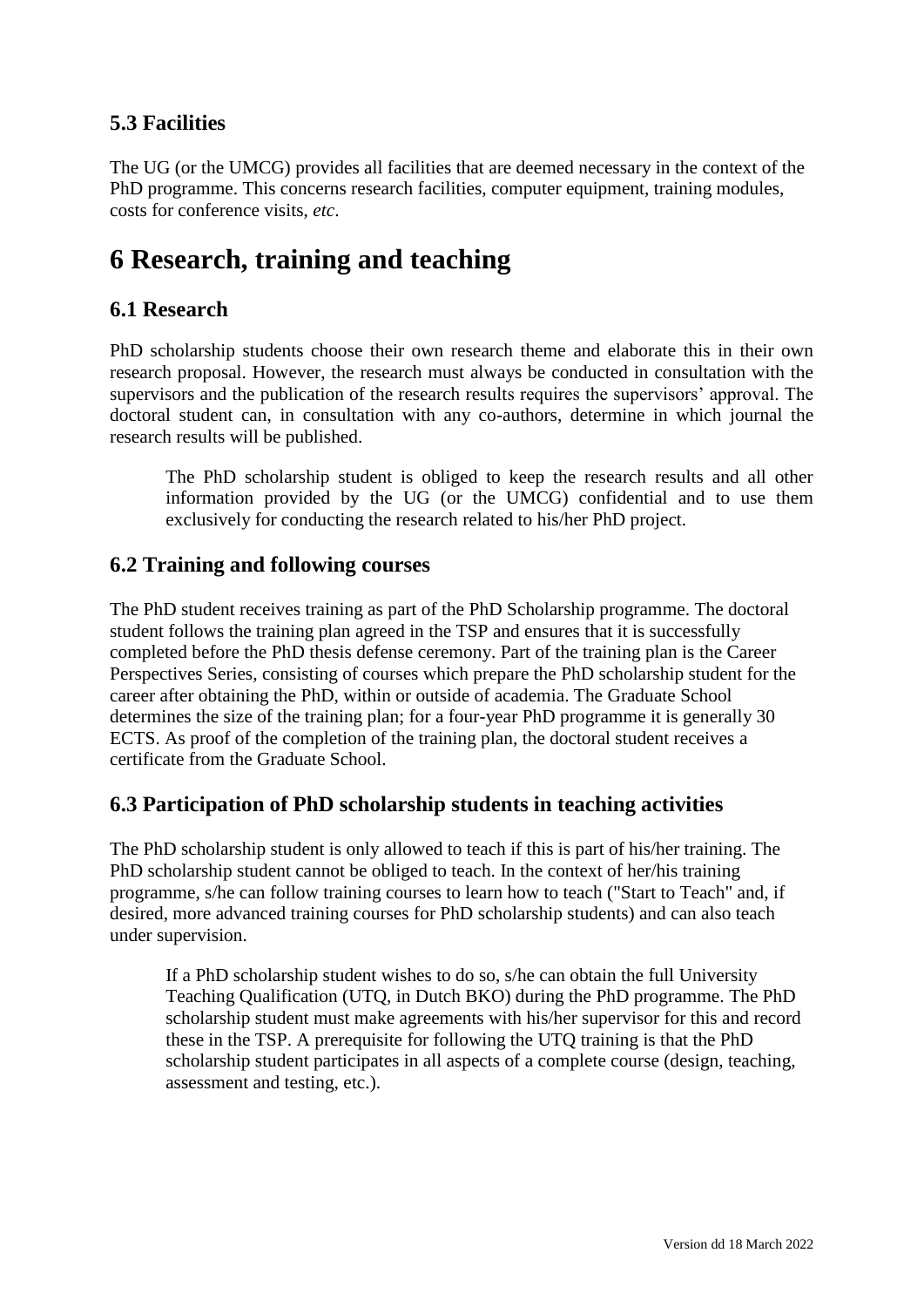# **7 The scholarship**

The scholarship is paid in monthly instalments in accordance with the Netherlands taxation scheme. The UG/UMCG withholds income tax and social security contributions. The amount of the scholarship is set so that PhD scholarship students receive approximately  $\epsilon$ 1954 net per month (amount as of September 2021). This amount is adjusted annually on the basis of the "CBS consumer price index". No periodic increases or secondary benefits are applied (as in an employment contract), nor will the PhD scholarship student receive an end-of-year bonus or holiday pay. The UG/UMCG does not pay pension premiums for the PhD scholarship student.

The scholarship is personal and, in consultation with the Graduate School, the PhD scholarship student can take it to another supervisor at the UG or the UMCG.

The scholarship payment for all PhD scholarship students from the University of Groningen and the UMCG is made via the UMCG. As a result, the PhD scholarship student receives correspondence from the UMCG during the PhD programme.

Payment of the grant can be discontinued if the PhD scholarship student is unable to fulfill his/her obligations under the agreement signed with the UG / UMCG for more than 6 months.

### **7.1 Supplementary scholarship for international PhD students**

International students who have been awarded a competitive scholarship in their country of origin are eligible for a supplement ("top up") up to the level of the standard scholarship for regular PhD scholarship students (see above under 'The scholarship'). This supplement is subject to the same Dutch taxation scheme as the regular scholarship.

### **7.2 Sandwich: two years at UG/UMCG, two years elsewhere**

A 'sandwich' arrangement allows a student to carry out part of their PhD programme at the UG/UMCG (and be entitled to a scholarship) and part at another university (or research institution or societal partner). The same conditions apply for the period spent at the UG/UMCG as apply to regular PhD scholarship students.

#### **7.3 Employment elsewhere**

PhD scholarship students are permitted to do paid work for other organizations alongside their PhD programme. However, they are not permitted to work for the UG/UMCG (e.g. as a teacher). In all circumstances, the PhD scholarship student is required to give precedence to the terms of the TSP and applicable deadlines.

Certain paid work that is carried out in addition to the PhD Scholarship Programme may have consequences for income tax contributions, rent and healthcare allowances, etc. Students should make sure to inquire about the consequences of any paid work they wish to do in addition to their PhD Scholarship programme. The UG and UMCG are not responsible for any claims for repayments or other consequences.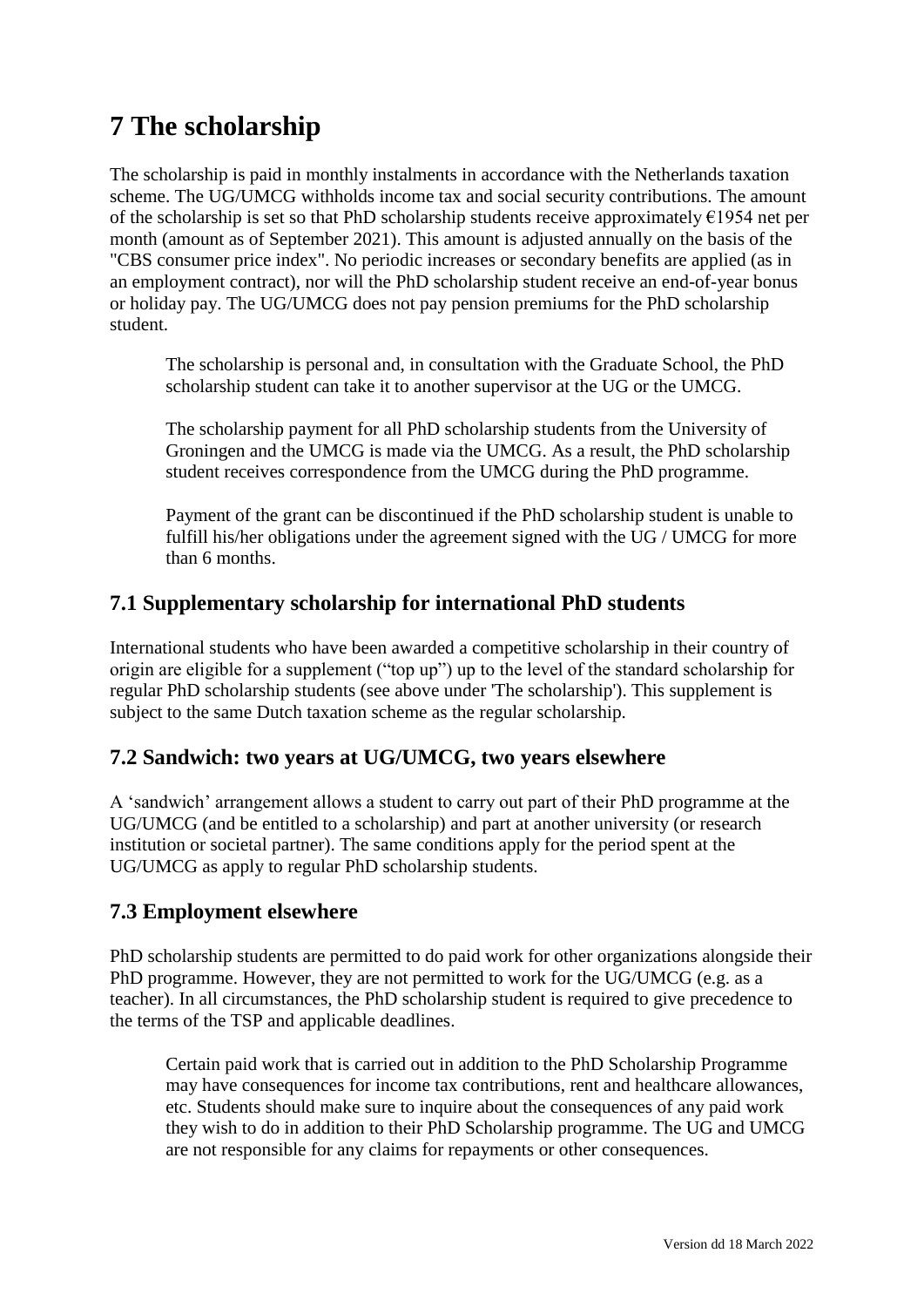### **7.4 Premature termination of the agreement**

Both the PhD scholarship student and the UG/UMCG may terminate the agreement prematurely. PhD scholarship students have a notice period of one month and the UG/UMCG has a notice period of three months. Should the UG have the intention to terminate the agreement due to unsatisfactory performance, the student will be sent a written warning and allowed an additional opportunity to achieve the required results within a reasonable period. The results expected of the student will be described as precisely as possible.

#### **7.5 Unforeseen circumstances**

Should a PhD scholarship student be unable to finish his/her PhD programme within the specified term due to unforeseen circumstances, then the term of the agreement may be extended, on condition that the student can reasonably be expected to finish his/her PhD programme with satisfactory results within this extra term. Examples of unforeseen circumstances include pregnancy, unexpected absence due to illness, or death of one of the PhD scholarship student's parents. The PhD scholarship student can submit a request for an extension to the Graduate School in consultation with their primary supervisor. If a PhD scholarship student expects to require an extension, it is important to contact the primary or day-to-day supervisor in good time and explain the reason for the request.

#### **7.6 Reimbursement of costs**

For all research and training-related costs (travel costs, conference attendance, purchase of materials, *etc*.), the PhD scholarship student can receive a reimbursement from the faculty or institute upon presentation of invoices/receipts s/he has paid for. The Graduate School provides for the costs of attending training/courses, *e.g.* in the form of an Individual Training Budget (ITB).

For the travel costs at the start and end of the PhD programme, the PhD scholarship student can receive a reimbursement from the faculty or institute upon presentation of invoices/receipts.

PhD students can borrow a laptop from their faculty or institute for the duration of their PhD programme.

## **8 Social Security and Insurance**

The UG and the UMCG apply all applicable social security legislation to PhD scholarship students. PhD scholarship students can apply for rent, healthcare and childcare allowances and the Dutch child benefit if they meet all the applicable conditions (see below). PhD scholarship students are legally required to take out a health insurance policy. These students are also strongly advised to take out third-party liability insurance.

Income tax, social security contributions (AOW, Anw and Wlz) and employee insurance schemes (WW, WIA and ZW) are withheld and remitted for PhD scholarship students, but no pension premiums. For PhD scholarship students with a gross scholarship less than 40% of the minimum wage, so most PhD scholarship students with a supplementary scholarship (top up), no employee insurance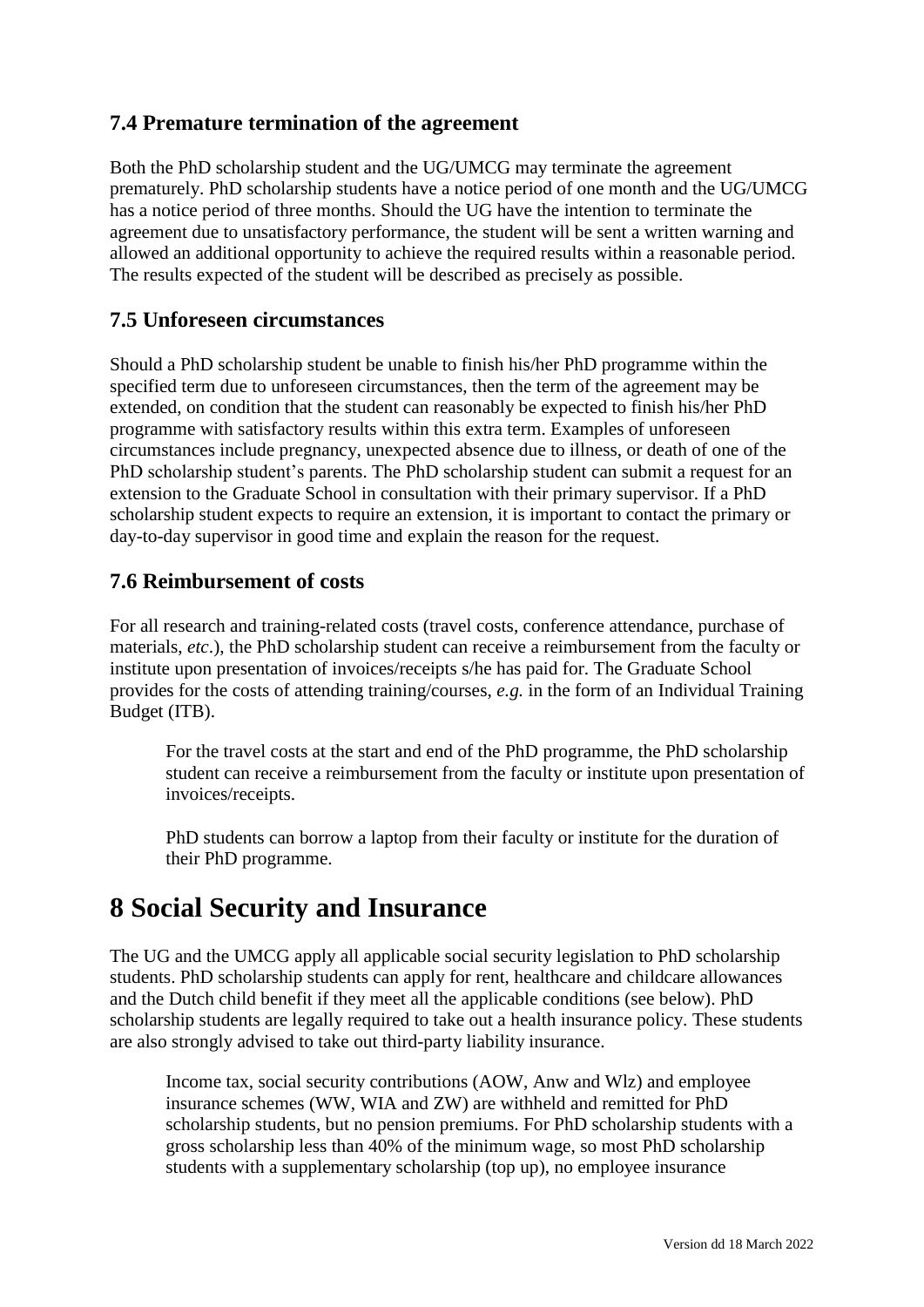contributions are withheld. For this group, however, the income-dependent contribution to the Care Insurance Act (Zvw) is deducted from the gross scholarship and remitted by UG/UMCG.

Before applying for rent, healthcare and childcare allowances during their stay in the Netherlands, PhD scholarship students must make sure that they meet the applicable conditions for such allowances. All allowances are income dependent. Childcare allowance also depends on the family situation, a side job and any work or study of a partner. For PhD students with a supplementary scholarship (top up), the allowance is determined on the basis of the worldwide income (own scholarship plus gross supplementary scholarship from the University of Groningen / UMCG). The tax authorities may demand repayment of allowances received in error even after many years have passed and regardless of whether the person still lives in the Netherlands. This can amount to thousands of euros. The UG and the UMCG accept no responsibility in these instances. For more information, visit [http://www.belastingdienst.nl/toeslagen/.](http://www.belastingdienst.nl/toeslagen/) International PhD scholarship students are advised to contact the *International Welcome Center North* **(**IWCN), which offers a free walk-in consultation hour (see 11.2).

PhD scholarship students with children are, under certain circumstances, entitled to child benefit. For more information, visit [https://www.svb.nl/int/nl/kinderbijslag/.](https://www.svb.nl/int/en/kinderbijslag/index.jsp)

PhD scholarship students from within the EU must take out Dutch basic health insurance. The (cheaper) AON student insurance policy is not an adequate health insurance for them. They can take advantage of the collective discount offered by health insurance company Menzis. The RUG collective number is 58012, that of the UMCG 40414.

Non-EU PhD scholarship students do not automatically qualify for the basic health insurance. Which kind of insurance they need, depends on their personal circumstances. At the start of their PhD programme, non-EU PhD scholarship students are requested to do an assessment from the Dutch SVB (*Sociale Verzekeringsbank*) whether they fall under the Wlz: https://www.svb.nl/en/the-wlz-scheme/manage-youraffairs-online/request-an-assessment-of-your-Wlz-insurance-position. PhD scholarship students whose Wlz assessment turns out negative cannot take out basic health insurance. In that case, they can keep the health insurance from their home country (provided it has adequate coverage for the Netherlands) or take out a student/international insurance from for example AON, OOM or JOHO. More information is to be found here: https://www.studyinholland.nl/plan-yourstay/insurance.

## **9 Illness and Pregnancy**

#### **9.1 In case of illness and problems with research progress**

PhD scholarship students can be supported in the event of illness or problems with the progress of their research. The PhD scholarship student reports to the supervisor or Graduate School for this. If desired, the PhD scholarship student can receive support from a PhD counsellor, PhD psychologist, confidential advisor, UG/UMCG company doctor or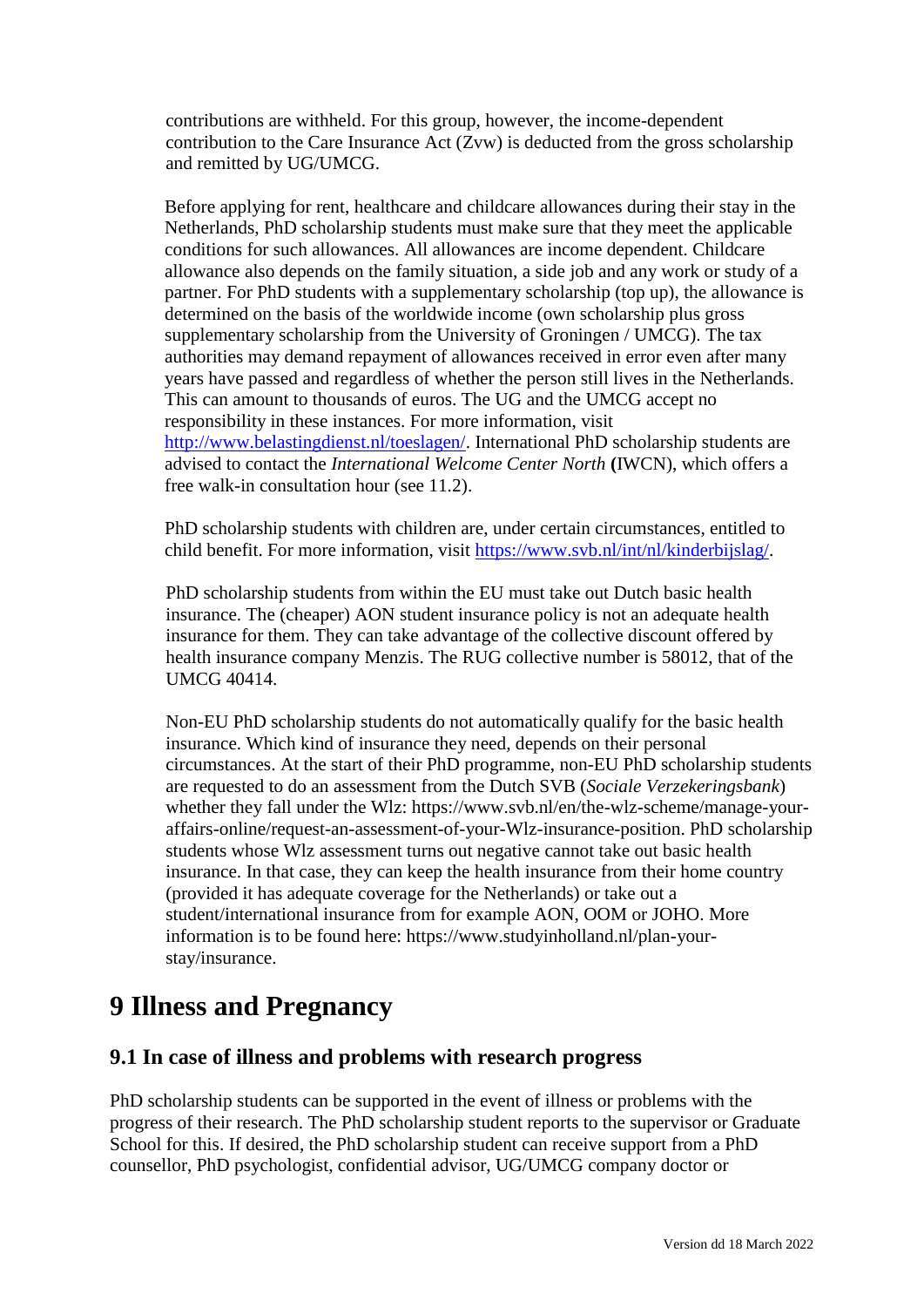UG/UMCG company social worker. For the support that is offered, see: https://www.rug.nl/phd-support.

> The PhD student is advised to register with a general practitioner. The UG general practitioner post is located on the Zerniketerrein especially for staff and students of the University of Groningen.

In the event of a short absence due to illness, the PhD scholarship student does not have to report sick. In the event of a long absence, s/he will contact his/her supervisor within four weeks. After four weeks, the supervisor or Graduate School will report to the PhD Scholarship Desk (see below). The PhD scholarship student can discuss with his/her supervisor whether an extension of the PhD programme is desirable. The PhD scholarship will continue to be paid during absence.

#### **9.2 Pregnancy**

The statutory periods for maternity leave apply to female PhD scholarship students. The scholarship will continue to be paid during this period. After the maternity leave has expired, the scholarship agreement duration will be extended by the relevant term.

## **10 Enrolment and access to UG/UMCG facilities**

PhD scholarship students are enrolled as students with the UG, and they are issued an snumber (student number) and provided with a student card. Besides, they are issued a pnumber that provides access to the same systems as all other PhD students, such as the Hora Finita PhD registration system and the Pure research information system.

In order to access UG (or UMCG) facilities such as buildings, the library, photocopy machines, coffee makers, etc. they are provided with a PhD and/or UMCG card. UMCG PhD scholarship students receive a UMCG-number and a UMCG card.

The p-number is assigned at the start of the PhD project. The PhD student can activate their account and create a password via [http://account.rug.nl/sspr/public/activate.](http://account.rug.nl/sspr/public/activate)

For UMCG PhD students, the UMCG e-mail address should be given here (not the private e-mail address).

To apply for a PhD card, the PhD scholarship student must upload a passport photo via the link below. After these data have been processed, the PhD card will be sent to the home address (in the Netherlands). For more information, see:

[https://myuniversity.rug.nl/infonet/medewerkers/werk-en](https://myuniversity.rug.nl/infonet/medewerkers/werk-en-carriere/aanstelling/university-pass/)[carriere/aanstelling/university-pass/.](https://myuniversity.rug.nl/infonet/medewerkers/werk-en-carriere/aanstelling/university-pass/)

UMCG PhD scholarship students can collect a UMCG card from the Personnel Shop in the UMCG 48 hours after processing the UMCG number.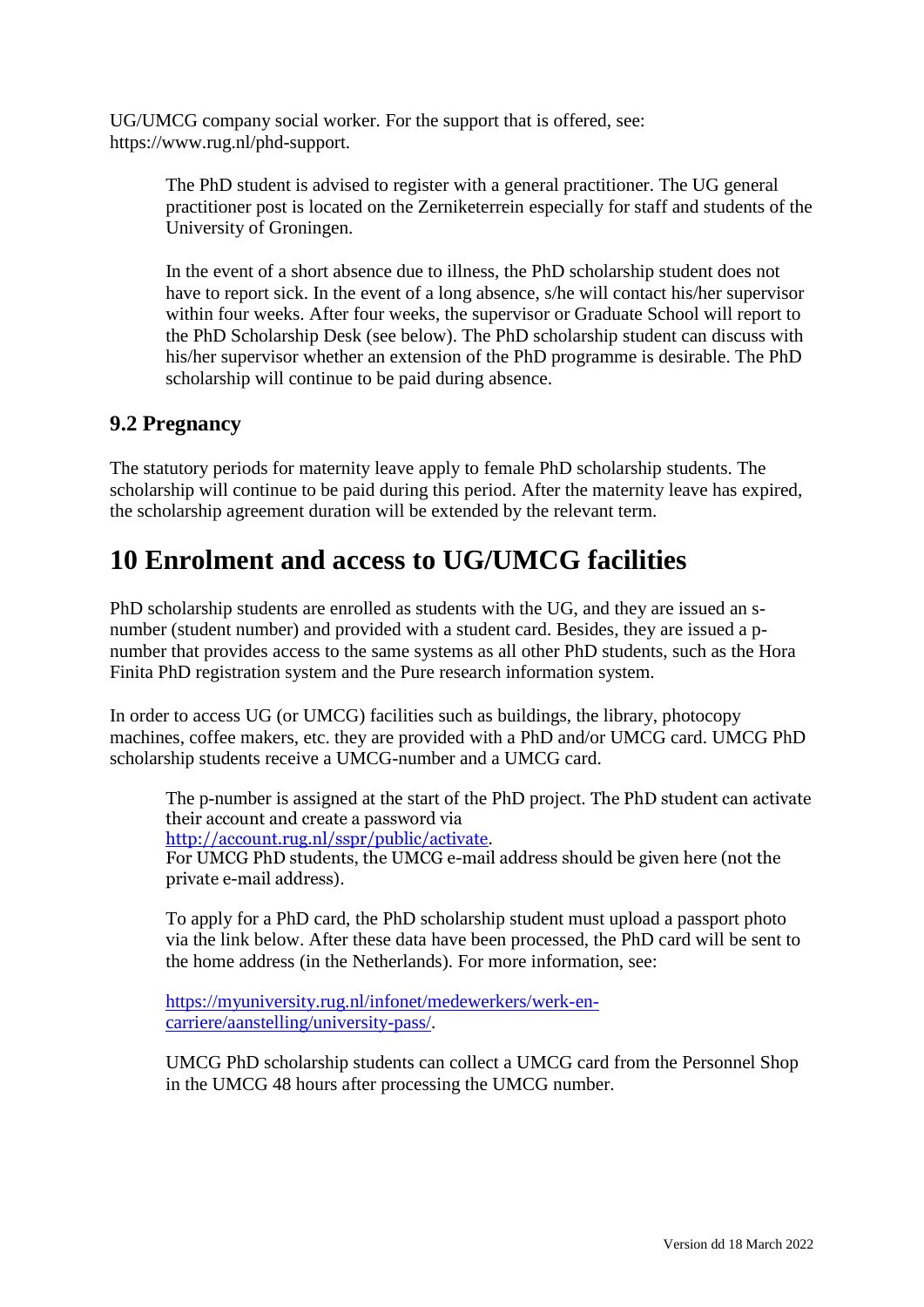## **10.1 University Profile Page (MePa)**

All University of Groningen employees and PhD students have a personal profile page (MePa) on the University of Groningen website. This also applies to PhD scholarship students.

On the personal profile page, the most important personal and accessibility data from the staff registration system (AFAS) is shown as standard. It is appreciated when the PhD scholarship student adds the other information (such as photo, field, expertise, workplace, etc.). A simple guide can be found at MyUniversity:

[https://myuniversity.rug.nl/infonet/medewerkers/ict/servicedesk/handleiding/handleidi](https://myuniversity.rug.nl/infonet/medewerkers/ict/servicedesk/handleiding/handleiding-mepa) [ng-mepa.](https://myuniversity.rug.nl/infonet/medewerkers/ict/servicedesk/handleiding/handleiding-mepa)

# **11 Participation, Sports and Culture**

## **11.1 Consultative participation**

PhD scholarship students are represented by the student factions of the University Council and the Faculty councils. They have active and passive voting rights as a student and can vote for and be elected to the student factions of the councils mentioned. The scheme for compensation of PhD scholarship students for their service as a member of the University and Faculty Council is included in the Graduation Fund Regulations.

## **11.2 Sports**

A PhD scholarship student can make use of all sports facilities offered to UG students and can become a member of the student sports association ACLO. For this purpose, the PhD scholarship student must use the s-number and student card. For more information see [http://www.aclosport.nl/.](http://www.aclosport.nl/)

### **11.3 Culture**

PhD scholarship students can participate in student activities at the Cultural Student Center Usva for student rates. For this purpose, the PhD scholarship student must use the s-number and student card. For more information see [https://www.usva.nl/.](https://www.usva.nl/)

### **11.4 Language Centre**

PhD scholarship students can take part in activities at the University of Groningen's Language Center for student rates. For this purpose, the PhD scholarship student must use the s-number and student card. For more information see [https://www.rug.nl/language-centre/.](https://www.rug.nl/language-centre/)

### **11.5 Registration UG courses**

A PhD scholarship student can generally register for courses at the University of Groningen with his/her p-number. For courses for which special rates apply to PhD scholarship students, they are asked to register with their s-number.